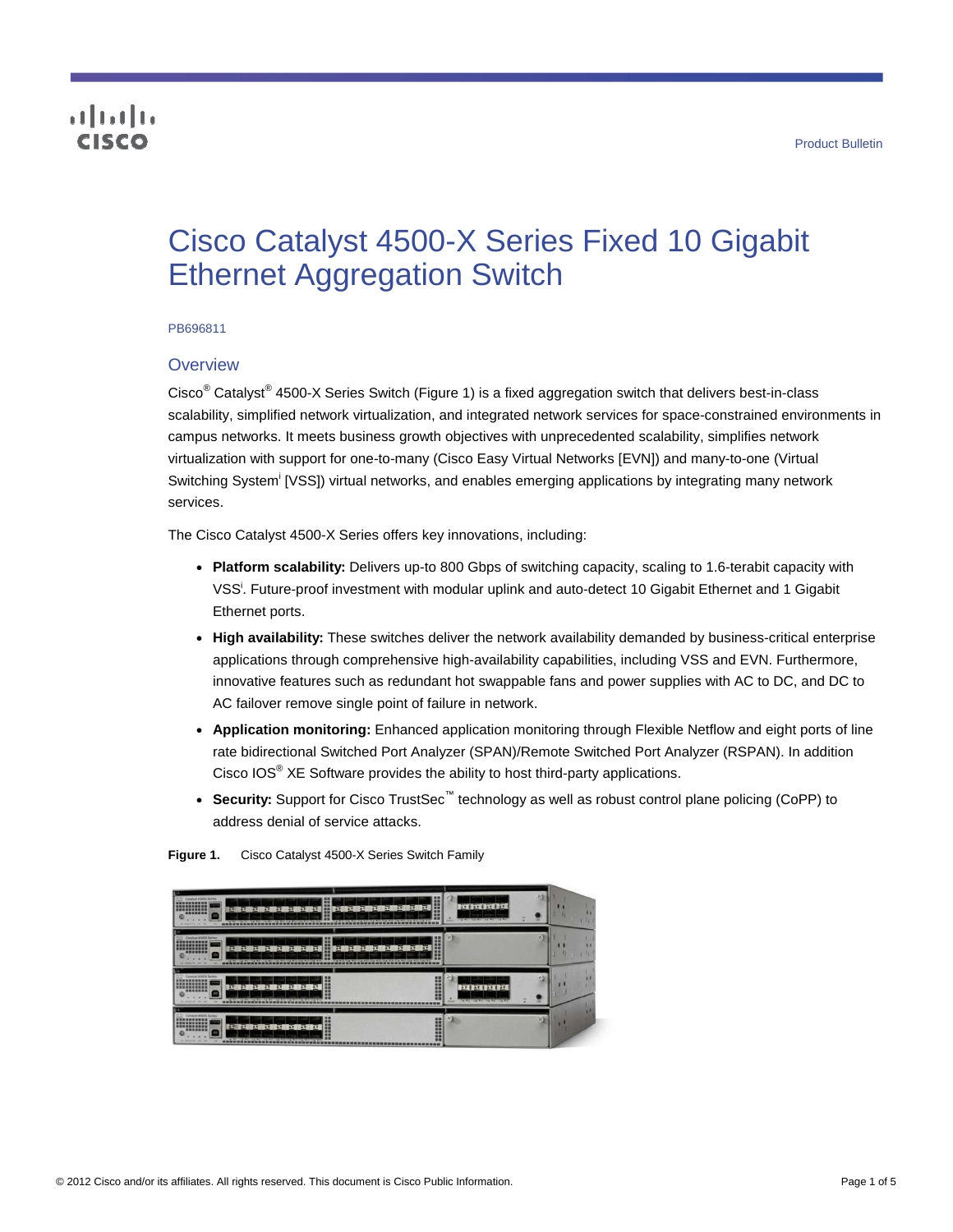# Cisco Catalyst 4500-X Series Switch Family

Cisco Catalyst 4500-X Series provides scalable, fixed-campus aggregation solutions in space-constrained environments. The solution provides flexibility to build desired port density through two versions of base switches along with optional uplink module. Both the 32- and 16-port versions can be configured with optional network modules and offer similar features. The Small Form-Factor Pluggable Plus (SFP+) interface supports both 10 Gigabit Ethernet and 1 Gigabit Ethernet ports, allowing customers to use their investment in 1 Gigabit Ethernet SFP and upgrade to 10 Gigabit Ethernet when business demands change, without having to do a comprehensive upgrade of the existing deployment. The uplink module is hot swappable.

Following are key offering from this product family:

- <span id="page-1-0"></span>• 32 x 10 Gigabit Ethernet Port switch with optional module slot (Figure 2)
- 16 x 10 Gigabit Ethernet Port switch with optional module slot<sup>ii</sup> (Figure 3)
- 8 x 10 Gigabit Ethernet Port uplink module (Figure 4)

**Figure 2.** 32 x 10 Gigabit Ethernet Port Switch with Optional Uplink Module Slot



**Figure 3.** 16 x 10 Gigabit Ethernet Port Switch with Optional Uplink Module Slot

| ID<br>. .<br>_____<br><b>PERSONAL PROPERTY AND INCOME.</b><br>∽<br>_<br>,<br>ı | m<br><b>HANGE</b><br>■■ |  |
|--------------------------------------------------------------------------------|-------------------------|--|

**Figure 4.** 8 x 10 Gigabit Ethernet Port Uplink Module



In addition, both 32 port and 16 port versions are available with front-to-back and back-to-front airflow. The front-to-back airflow switch comes with matching burgundy color fan and power supply handle to indicate warm side. Similarly back-to-front airflow switch fan and power supply handles are color coded blue to indicate cool side. Figure 5 and Figure 6 show rear view of the switch with front-to-back and back-to-back airflow respectively.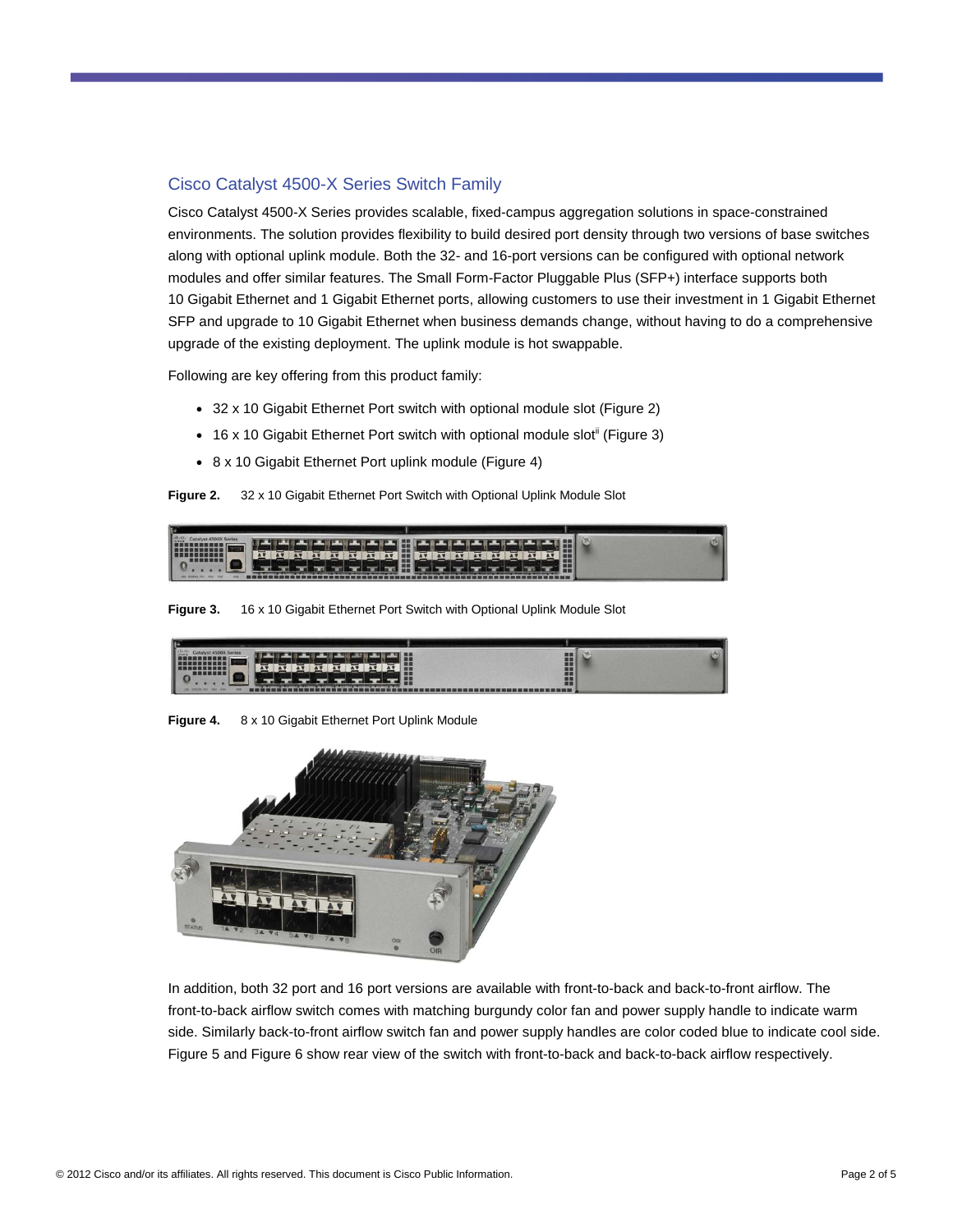



**Figure 6.** Front-to-Back Airflow Rear View



Cisco Catalyst 4500-X switch provides redundant hot swappable fans and power supplies (Figure 7) for highest resiliency with no single point of failure.



**Figure 7.** Redundant Fan and Power Supply

# Cisco Catalyst 4500-X Switch Series Feature Highlights

Cisco Catalyst 4500-X Series Switch provides nonblocking 10 Gigabit Ethernet per port bandwidth and Cisco IOS Flexible NetFlow for optimized application visibility. In addition to this, the enterprise-class Cisco Catalyst 4500-X offers the following:

- **Performance and scalability** 
	- 800-Gbps switching capacity with 245 Mpps of throughput
	- External USB and SD card support for flexible storage options
	- 10/100/1000 RJ-45 console and management port
	- IPv6 support in hardware, providing wired-network-rate forwarding for IPv6 networks and support for dual stack with innovative resource utilization
	- Dynamic hardware forwarding-table allocations for ease of IPv4-to-IPv6 migration
	- Scalable routing (IPv4, IPv6, and multicast) tables, Layer 2 tables, and ACL and quality of service (QoS) entries to make use of eight queues per port and comprehensive security policies per port
- **Infrastructure services** 
	- Cisco IOS XE Software, the modular open application platform for virtualized borderless services
	- Maximum resiliency with redundant components, Nonstop Forwarding/Stateful Switchover (NSF/SSO), and In-Serv[i](#page-0-0)ce Software Upgrade (ISSU) support in a VSS<sup>i</sup> enabled system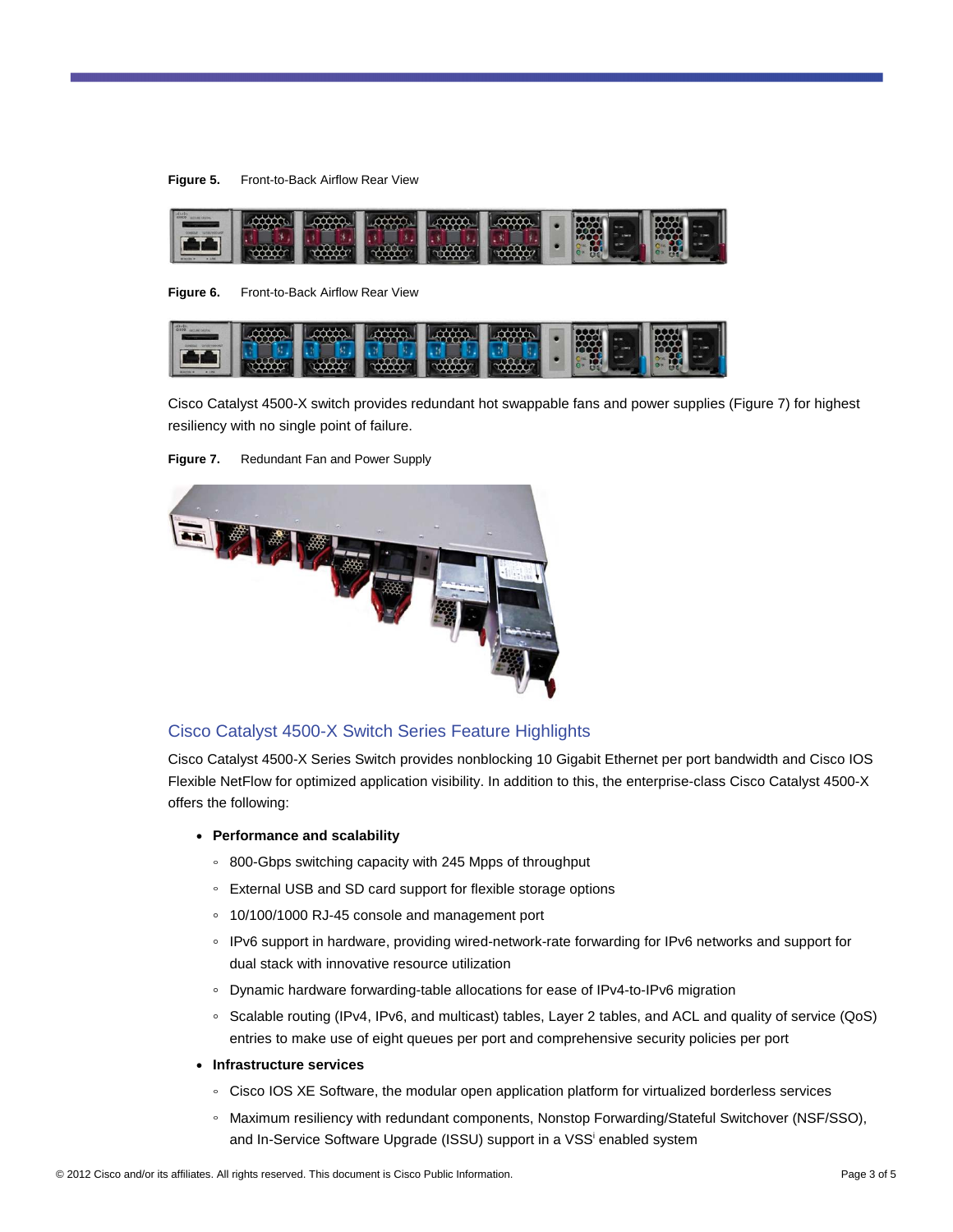- Network virtualization through Multi-VRF technology for Layer 3 segmentation
- Automation through Embedded Event Manager (EEM), Cisco Smart Call Home, AutoQoS, and Auto SmartPorts for fast provisioning, diagnosis, and reporting
- **Cisco Borderless Networks services** 
	- Optimized application performance through deep visibility with Flexible NetFlow supporting rich Layer 2/3/4 information (MAC, VLAN, TCP flags) and synthetic traffic monitoring with IP service-level agreement (SLA)
	- Medianet capabilities to simplify video quality of service, monitoring, and security. In addition, multicast features such as Protocol Independent Multicast (PIM) and Source-Specific Multicast (SSM) provide enterprise customers with the additional scalability to support multimedia applications
- **Investment protection and reduced TCO** 
	- Cisco Catalyst 4500-X Series eliminates the need for standalone solutions by integrating many network services. Customers can lower the total cost of ownership while streamlining management and accelerating deployment time. Integrated network services available on Cisco Catalyst 4500-X Series include:
		- Application visibility and control (Flexible NetFlow, Cisco IOS Embedded Event Manager)
		- Security with Cisco TrustSec
		- Troubleshooting video or any User Datagram Protocol-based flows (Mediatrace)
		- Video network readiness assessment (built-in traffic simulator)
		- Ability to run third-party applications (Wireshark)

#### **Table 1.** Ordering Information

| <b>Product Number</b>   | <b>Description</b>                                                                                                                    |  |
|-------------------------|---------------------------------------------------------------------------------------------------------------------------------------|--|
| <b>Base Switch PIDs</b> |                                                                                                                                       |  |
| WS-C4500X-16SFP+"       | Catalyst 4500-X 16 Port 10GE IP Base with Single Power Supply, Front-to-Back Cooling i.e. Port Side to Power<br><b>Supply Cooling</b> |  |
| <b>WS-C4500X-24X-ES</b> | Catalyst 4500-X 24 Port 10GE Enterprise Services with Dual Power Supply                                                               |  |
| WS-C4500X-32SFP+        | Catalyst 4500-X 32 Port 10GE IP Base, Front-to-Back Cooling i.e. Port Side to Power Supply Cooling                                    |  |
| <b>WS-C4500X-40X-ES</b> | Catalyst 4500-X 40 Port 10G Enterprise Services with Dual Power Supply                                                                |  |
| C4KX-NM-8SFP+           | Catalyst 4500-X 8 Port 10GE Network Module                                                                                            |  |
| WS-C4500X-F-16SFP+"     | Catalyst 4500-X 16 Port 10GE IP Base, Back-to-Front Cooling i.e. Power Supply to Port Side Cooling                                    |  |
| WS-C4500X-F-32SFP+      | Catalyst 4500-X 32 Port 10GE IP Base, Back-to-Front Cooling i.e. Power Supply to Port Side Cooling                                    |  |
| <b>FRU and OIR FANS</b> |                                                                                                                                       |  |
| C4KX-FAN-F              | Catalyst 4500-X Back-to-Front Cooling Fan                                                                                             |  |
| C4KX-FAN-R              | Catalyst 4500-X Front-to-Back Cooling Fan                                                                                             |  |
| <b>Power Supply</b>     |                                                                                                                                       |  |
| C4KX-PWR-750AC-F        | Catalyst 4500-X 750W AC Back-to-Front Cooling Power Supply                                                                            |  |
| C4KX-PWR-750AC-R        | Catalyst 4500-X 750W AC Front-to-Back Cooling Power Supply                                                                            |  |
| C4KX-PWR-750DC-F        | Catalyst 4500-X 750W DC Back-to-Front Cooling Power Supply                                                                            |  |
| C4KX-PWR-750DC-R        | Catalyst 4500-X 750W DC Front-to-Back Cooling Power Supply                                                                            |  |
| <b>Accessories</b>      |                                                                                                                                       |  |
| CAB-CON-C4K-RJ45        | Console Cable 6ft with RJ-45-to-RJ-45                                                                                                 |  |
| SD-X45-2GB-E            | Cisco Catalyst 4500 2-GB SD card                                                                                                      |  |